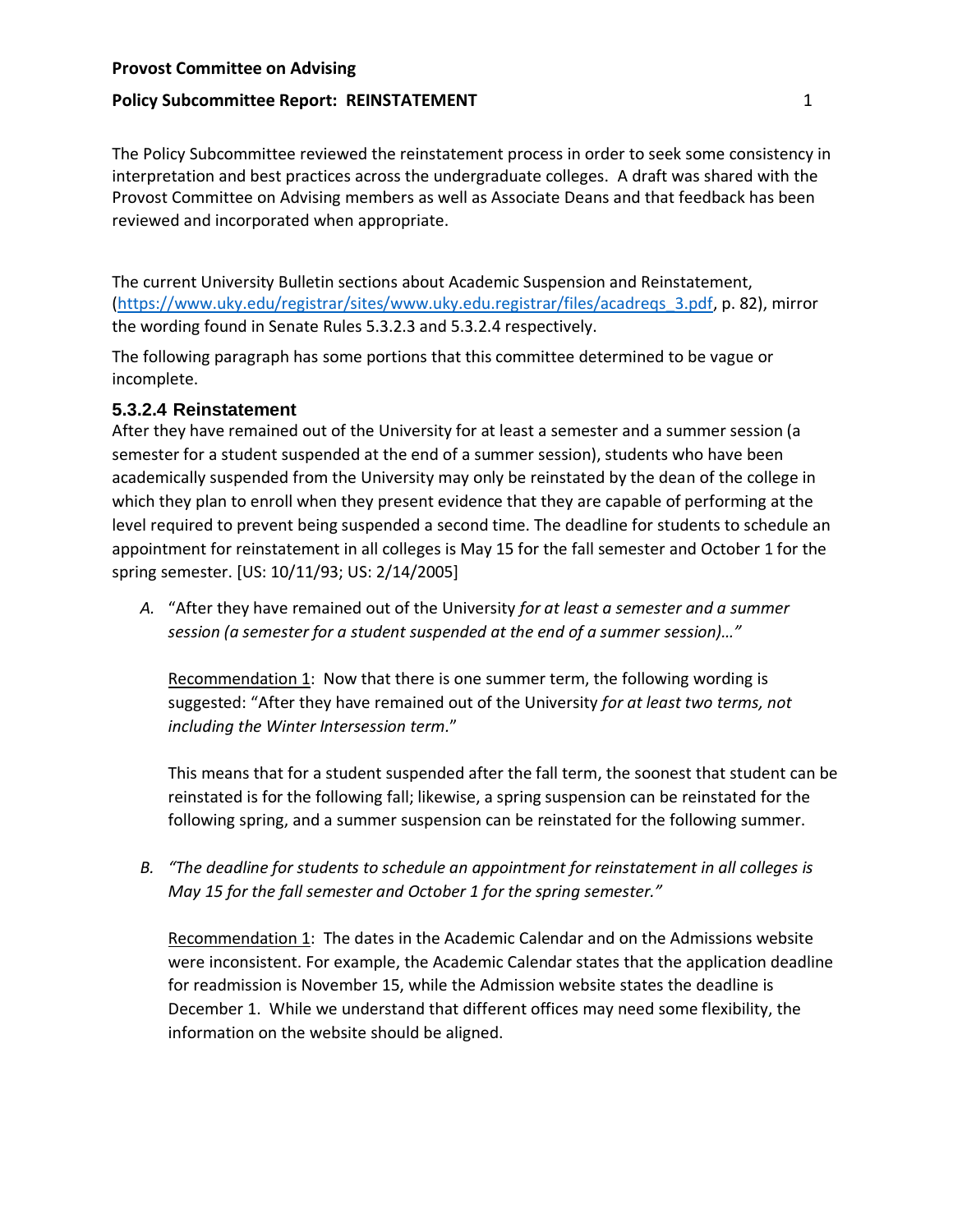#### **Provost Committee on Advising**

#### **Policy Subcommittee Report: REINSTATEMENT** 2

Recommendation 2: There is no mention of a deadline for a student who wishes to be reinstated for the summer term. We propose March 1 to allow sufficient time for a reinstatement conference to be held and a student to reapply for the next term.

| <b>DEADLINE</b>                                                                      | Fall   | <b>Spring</b> | <b>Summer</b>         |
|--------------------------------------------------------------------------------------|--------|---------------|-----------------------|
| Reinstatement appt<br>scheduled per Academic<br>Calendar/ Bulletin /<br>Senate Rules | May 15 | October 1     | March 1<br>(proposed) |
| <b>Admissions Application</b><br>Deadline                                            | July 1 | December 1    | April 15              |

| <b>DEADLINE</b>                                                                      | Fall   | <b>Spring</b> | <b>Summer</b>         |
|--------------------------------------------------------------------------------------|--------|---------------|-----------------------|
| Reinstatement appt<br>scheduled per Academic<br>Calendar/ Bulletin /<br>Senate Rules | May 15 | October 1     | March 1<br>(proposed) |
| <b>Admissions Application</b><br>Deadline                                            | July 1 | December 1    | April 15              |

Recommendation 3: We recommend that all undergraduate colleges adopt the same deadlines to make this process more transparent to the student and to establish consistency of practice.

Recommendation 4: Clarify the intention of "schedule an appointment for reinstatement". Some colleges interpret this as setting a date for a reinstatement conference, others as a deadline to have completed a reinstatement conference. Suggested wording: "Completion of the reinstatement appointment and a decision must be made prior to the stated readmission application deadline."

Recommendation 5: Reinstatement by a college does not automatically mean that a student is admissible to the University. The student must re-apply and meet admission criteria. Examples of this include a student with holds to clear or someone who does not have a 2.0 transfer grade point average. A student in this situation would need to appeal their admission with the Admissions Office before they are admissible. Suggested wording: "Reinstated students must meet admissions criteria to be eligible for readmission to the University."

The proposed new wording for 5.3.2.4 Reinstatement (changes in *italics*)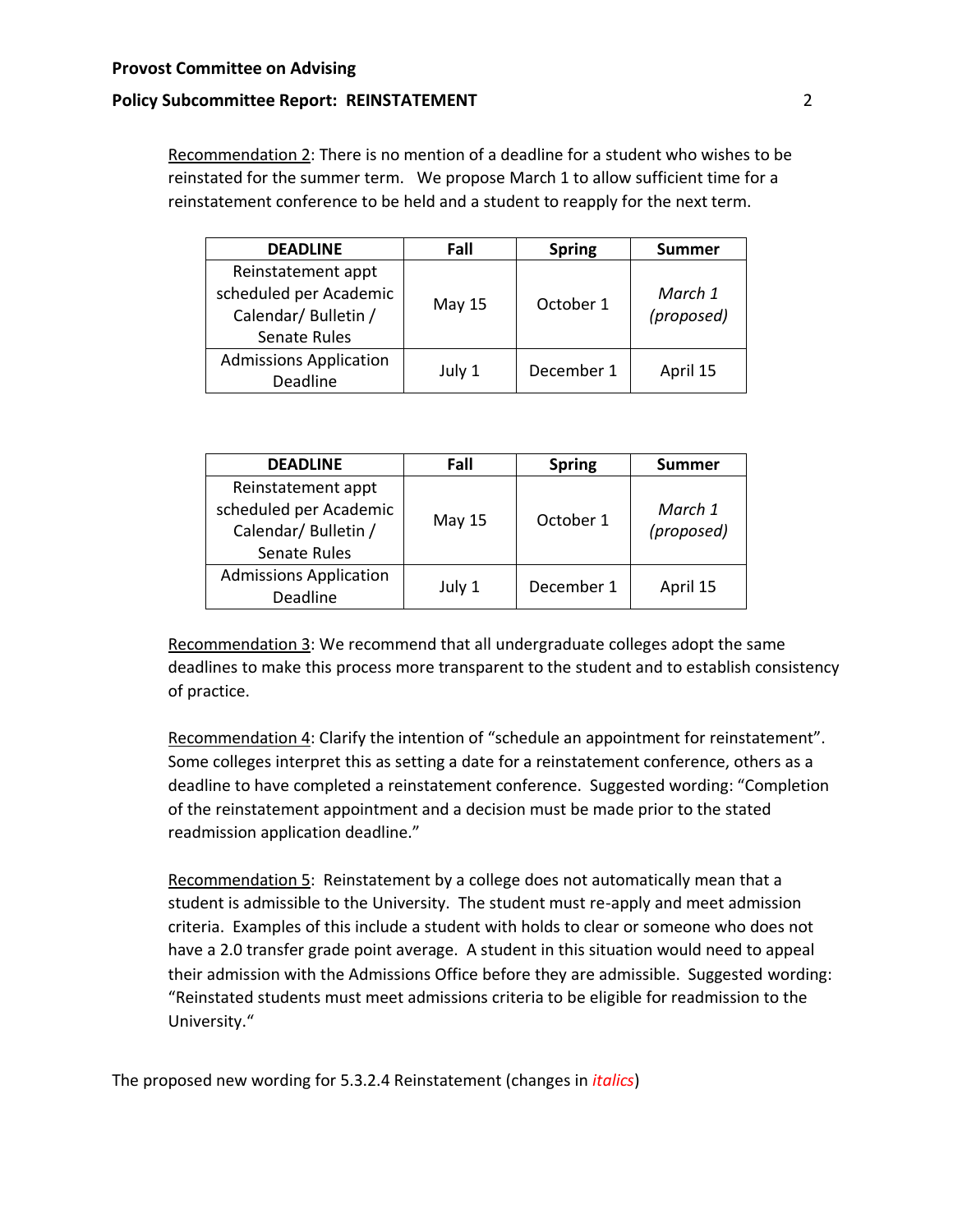## **Policy Subcommittee Report: REINSTATEMENT** 3

# **5.3.2.4 Reinstatement**

After they have remained out of the University for at least *two terms, not including the Winter Intersession term,* students who have been academically suspended from the University may only be reinstated by the dean of the college in which they plan to enroll when they present evidence that they are capable of performing at the level required to prevent being suspended a second time. The deadline for students to schedule an appointment for reinstatement in all colleges is May 15 for the fall *term,* October 1 for the spring *term, and March 1 for the summer term*. *Completion of the reinstatement appointment and a decision must be made prior to the stated readmission application deadline. Reinstated students must meet admissions criteria to be eligible for readmission to the University.* 

## **Second Suspension**

Students who have been suspended a second time must petition the Senate Council for readmission per SR 5.3.2.3:

*"A student academically suspended from the University a second time shall not be readmitted to the University except in unusual circumstances and then only upon recommendation of the dean of the college in which the student plans to enroll and approval of the University Senate Council."*

The Academic Calendar provides deadlines "for applying with college deans for reinstatement after a second academic suspension."

RECOMMENDATION 1: The second suspension dates found in the Academic Calendar are April 15 for Fall enrollment and September 15 for spring enrollment. Summer is not mentioned presumably because the University Senate Council only meets during the fall and spring terms. In keeping with Recommendation B.3. about a start date, we suggest that students seeking reinstatement for a second time be encouraged to contact the college at least one month in advance of the deadline. This would allow the student and the college time to discuss the request and prepare the recommendation to the University Senate Council.

A proposed timeline for reinstatement following a second suspension:

| <b>DEADLINE</b>                                        | Fall     | <b>Spring</b> | Summer   |
|--------------------------------------------------------|----------|---------------|----------|
| Academic Calendar<br>reinstatement<br>appointment date | April 15 | September 15  | N/A      |
|                                                        | July 1   | December 1    | April 15 |